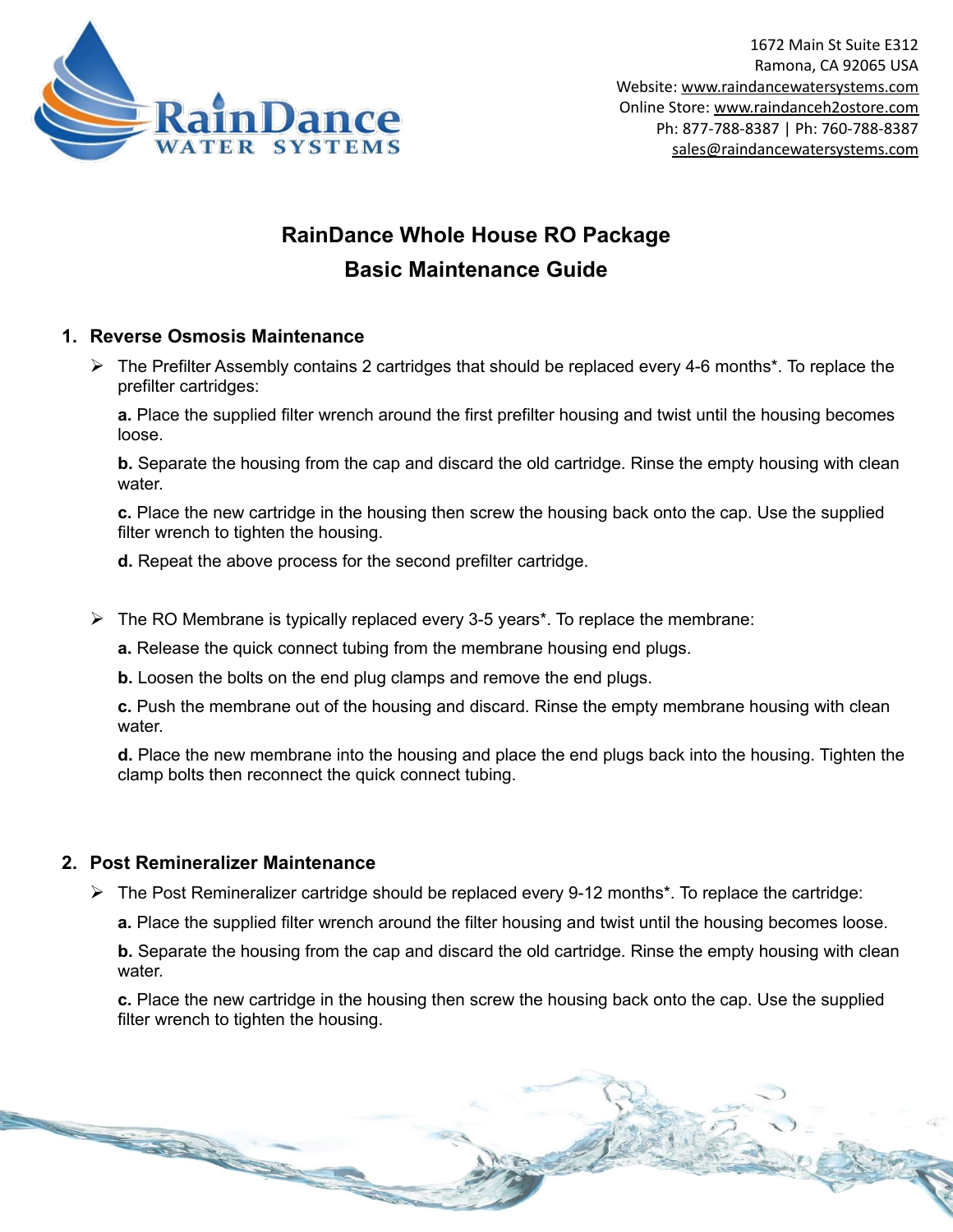

1672 Main St Suite E312, Ramona, CA 92065 USA - [www.raindancewatersystems.com](https://www.raindancewatersystems.com/) Ph: 877-788-8387 | Ph: 760-788-8387 - [s ales @raindancewatersystems.com](mailto:sales@raindancewatersystems.com)

# **RainDance Whole House RO Optional Equipment Basic Maintenance Guide**

### **3. RainDancePRO Maintenance**

- ➢ The RainDancePRO requires any type of water softener salt to be added to the brine tank as needed typically 1-2 times per month\*.
- $\triangleright$  The softening media is typically replaced every 8-10 years\*. To replace the softener media:
	- **a.** Remove the supplied clips on the bypass to disconnect the system from the plumbing.

**b.** Unscrew the control valve from the tank and remove the old media – the tank can be carefully dumped or a wet/dry vacuum can be used to remove old media.

- **c.** Place the supplied media funnel on the tank and pour in new media.
- **d.** Re-screw the control valve onto the tank then use the supplied clips to reconnect to the bypass.

#### **4. Post UV System Maintenance**

- $\triangleright$  The UV Bulb should be replaced every 12 months. To replace the bulb:
	- **a.** Remove the lamp connector from the chamber then lift out the bulb.
	- **b.** Place the new bulb into the chamber and reconnect the lamp connector.
	- **c.** Reset the bulb countdown timer by pressing the timer button until it beeps.

*\*Replacement intervals will vary based on water chemistry and usage. Some applications may require more or less frequent replacement. Replacements are readily available through RainDance Water Systems.*